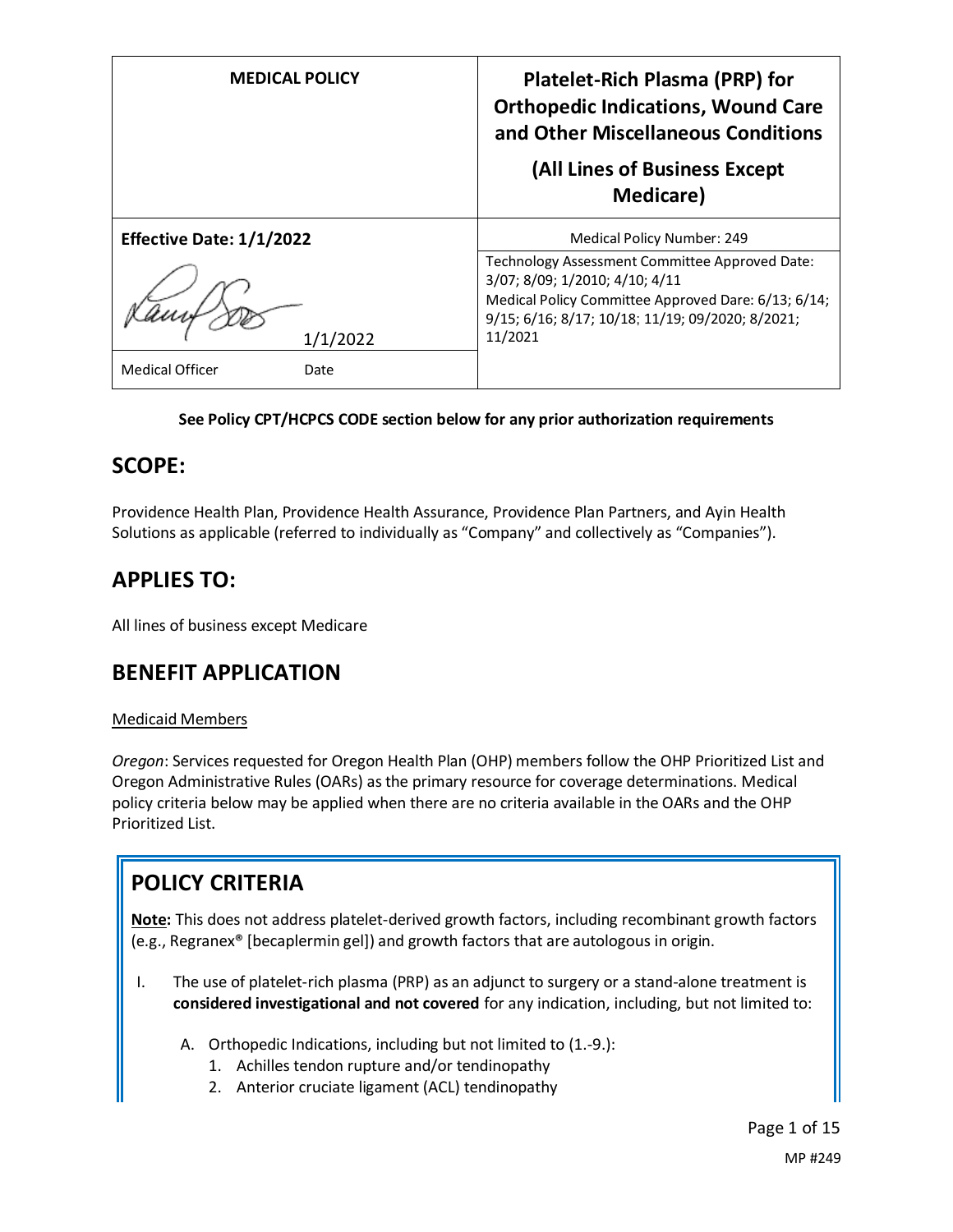**MEDICAL POLICY Platelet-Rich Plasma (PRP) for Orthopedic Indications, Wound Healing, and Other Miscellaneous Conditions**

> **(All Lines of Business Except Medicare)**

- 3. Lateral epicondylitis
- 4. Osteoarthritis of the ankle
- 5. Osteoarthritis of the hip
- 6. Osteoarthritis of the knee
- 7. Patellar tendinopathy
- 8. Plantar fasciitis
- 9. Rotator cuff tears (full and partial) and tendinopathy
- B. Wound care, including but not limited to (1.-3.):
	- 1. Acute wounds
	- 2. Chronic leg and/or foot wounds (diabetic and non-diabetic)
	- 3. Pilonidal disease wounds
- C. Other miscellaneous conditions, including but not limited to (1.-2.):
	- 1. Aesthetic indications, including but not limited to (a.-b.):
		- a. Ageing skin and other dermatological conditions
		- b. Alopecia
	- 2. Erectile dysfunction

Link t[o Policy Summary](#page-7-0)

# **CPT/HCPCS CODES**

| <b>All Lines of Business Except Medicare</b> |                                                                                                                                                                                                                                    |  |  |
|----------------------------------------------|------------------------------------------------------------------------------------------------------------------------------------------------------------------------------------------------------------------------------------|--|--|
| <b>Not Covered</b>                           |                                                                                                                                                                                                                                    |  |  |
| 0232T                                        | Injection(s), platelet rich plasma, any site, including image guidance, harvesting and<br>preparation when performed                                                                                                               |  |  |
| G0460                                        | Autologous platelet rich plasma for non-diabetic chronic wounds/ulcers, including<br>phlebotomy, centrifugation, and all other preparatory procedures, administration and<br>dressings, per treatment                              |  |  |
| G0465                                        | Autologous platelet rich plasma (prp) for diabetic chronic wounds/ulcers, using an fda-<br>cleared device (includes administration, dressings, phlebotomy, centrifugation, and all<br>other preparatory procedures, per treatment) |  |  |
| P9020                                        | Platelet rich plasma, each unit                                                                                                                                                                                                    |  |  |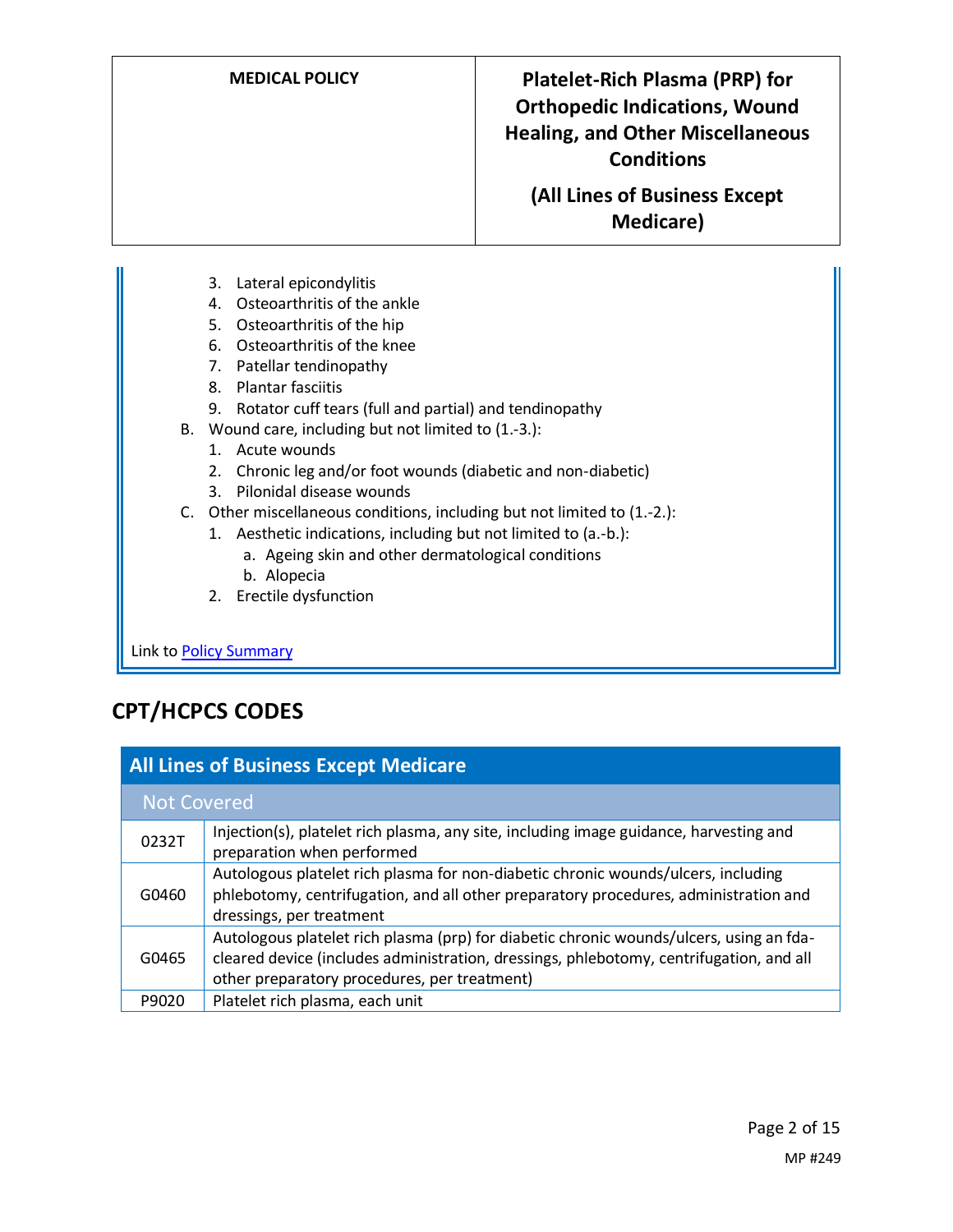# **DESCRIPTION**

#### Platelet-Rich Plasma (PRP)

Platelet-rich plasma (PRP) is an autologous blood preparation with a high platelet concentration, and therefore is also known as autologous platelet concentrate (APC). PRP is derived from the patient's own blood and is with concentrated with platelet-derived growth factors, which may be the primary contributors to the purported benefits of PRP therapy.<sup>1</sup> The concentration of the PRP and its growth factors occurs through specialized centrifugation systems.

Exposure of PRP to a solution of thrombin and calcium chloride results in the polymerization of fibrin from fibrinogen, creating an autologous platelet gel (APG). The platelet gel can then be applied to wounds or surgical sites with the hope of promoting hemostasis and accelerating healing for a variety of indications. An example commercially available APC, created with the patient's own blood, is Aurix®(Nuo Therapeutics, Inc.) (formerly known as Autologel).

However, it must be noted that PRP preparations are not standardized and exhibit wide variability in platelet and white blood cell concentrations and the use of thrombin activators. How these variations in PRP composition may affect clinical outcomes is unclear.

Once the PRP is prepared, it can be administered directly to the site during surgical repair of an orthopedic injury, or injected into the lesion, with or without ultrasound guidance, in the case of nonsurgical intervention.

Although the mechanism by which PRP works is not known, it is been hypothesized that the growth factors and cytokines concentrated in the PRP may stimulate regeneration and promote tissue repair by triggering stem cell recruitment, angiogenesis and fibroblast stimulation at the site of injury.

#### Clinical Alternatives

#### *Orthopedic Applications*

Depending on the indication and its severity, examples of nonsurgical treatment alternatives include rest, ice, physical therapy, orthotics, anti-inflammatory medications, pain medications, hyaluronic acid injections, and corticosteroid injections. Surgery may be indicated for more severe indications. $1-3$ 

#### *Chronic Wounds*

Medical management of chronic wounds should involve treatment of the primary cause, such glycemic control for people with diabetes, vascular surgery for people with chronic venous disease, or ischemic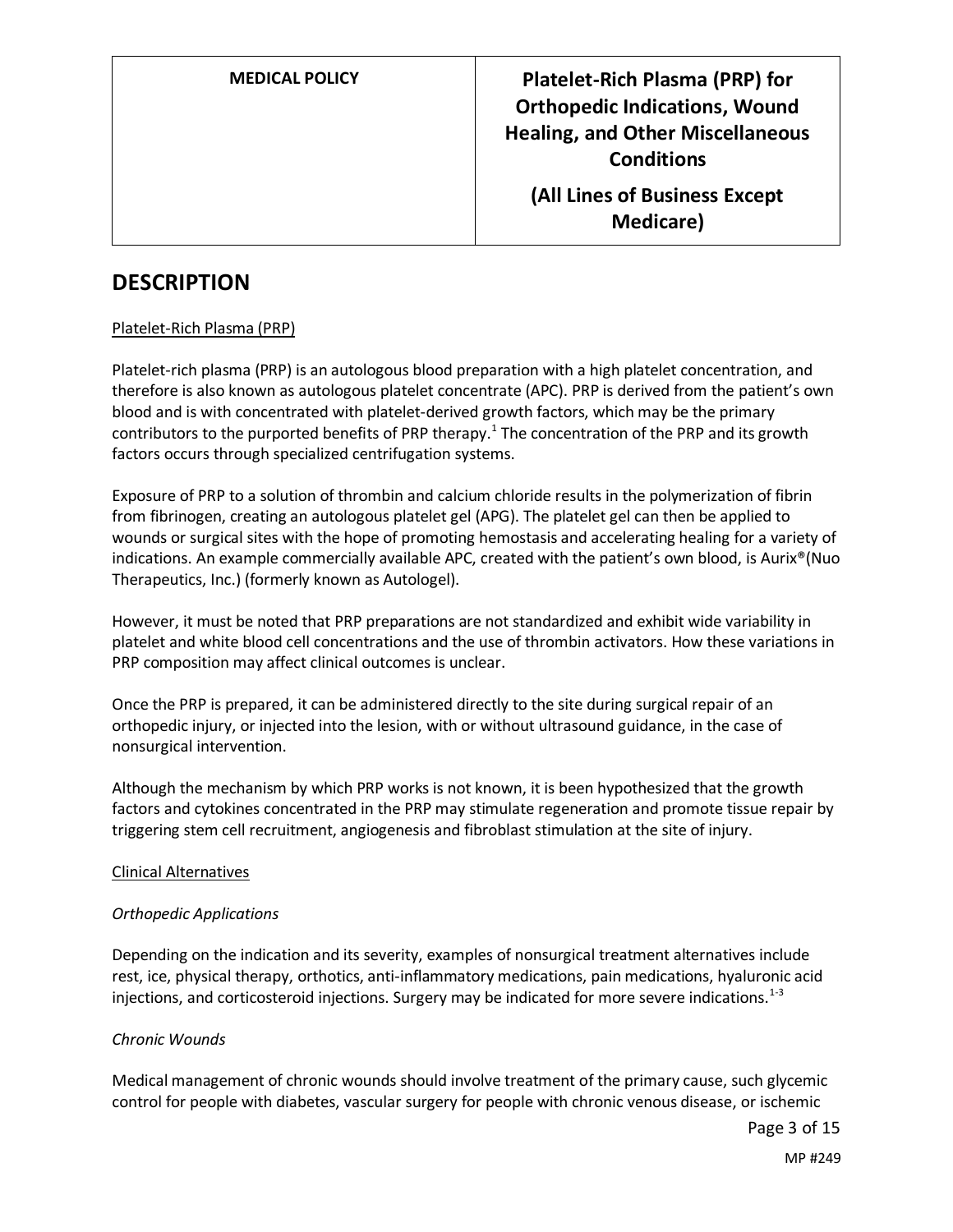vascular disease. "Removal of necrotic or infected tissue, off‐loading, compression therapy, maintenance of a moist wound environment, management of wound infection, wound cleansing, and diet," are also thought to be important.<sup>4</sup>

# **REVIEW OF EVIDENCE**

Due to the large body of evidence published on the use of platelet-rich plasma (PRP) for a large number of indications, the evidence review below is focused on recent, high-quality systematic reviews with meta-analyses. A review of the ECRI, Hayes, Cochrane, and PubMed databases was conducted regarding the use of PRP as a treatment for wound healing and musculoskeletal/orthopedic conditions. Below is a summary of the available evidence identified through July 2021.

The use of PRP has been evaluated and reported by systematic reviews for the following indications:

- Orthopedic/musculoskeletal indications:
	- $\circ$  Achilles tendon rupture and/or tendinopathy<sup>3,5-7</sup>
	- o Anterior cruciate ligament (ACL) tendinopathy<sup>8,9</sup>
	- $\circ$  Carpal tunnel syndrome<sup>10</sup>
	- $\circ$  Lateral epicondylitis<sup>9,11-18</sup>
	- $\circ$  Myofascial pain<sup>19</sup>
	- $\circ$  Osteoarthritis of the ankle<sup>20</sup>
	- $\circ$  Osteoarthritis of the hip<sup>21-25</sup>
	- $\circ$  Osteoarthritis of the knee<sup>2,21,23,26-41</sup>
	- $\circ$  Osteoarthrosis of the temporomandibular joint<sup>42,43</sup>
	- $\circ$  Patellar tendinopathv<sup>5,8,44-46</sup>
	- $\circ$  Plantar fasciitis<sup>3,5,47,48</sup>
	- $\circ$  Rotator cuff tears (full and partial) and tendinopathy  $^{1,9,13,16,49\text{-}52}$
	- o Wound care, including:
		- $\blacksquare$  Acute wounds<sup>53</sup>
		- **•** Chronic leg and/or foot wounds (diabetic and non-diabetic)<sup>4,54</sup>
		- $\blacksquare$  Other chronic wounds<sup>55,56</sup>
		- $\blacksquare$  Pilonidal disease wounds<sup>57</sup>
- Other miscellaneous conditions:
	- o Aesthetic indications including:
		- Ageing skin and other dermatological conditions<sup>58-61</sup>
		- Alopecia<sup>58,59,62-64</sup>
	- $\circ$  Erectile dysfunction<sup>65</sup>
	- $\circ$  Preventive dental treatments in people with cancer receiving radiotherapy to the head and  $neck<sup>66</sup>$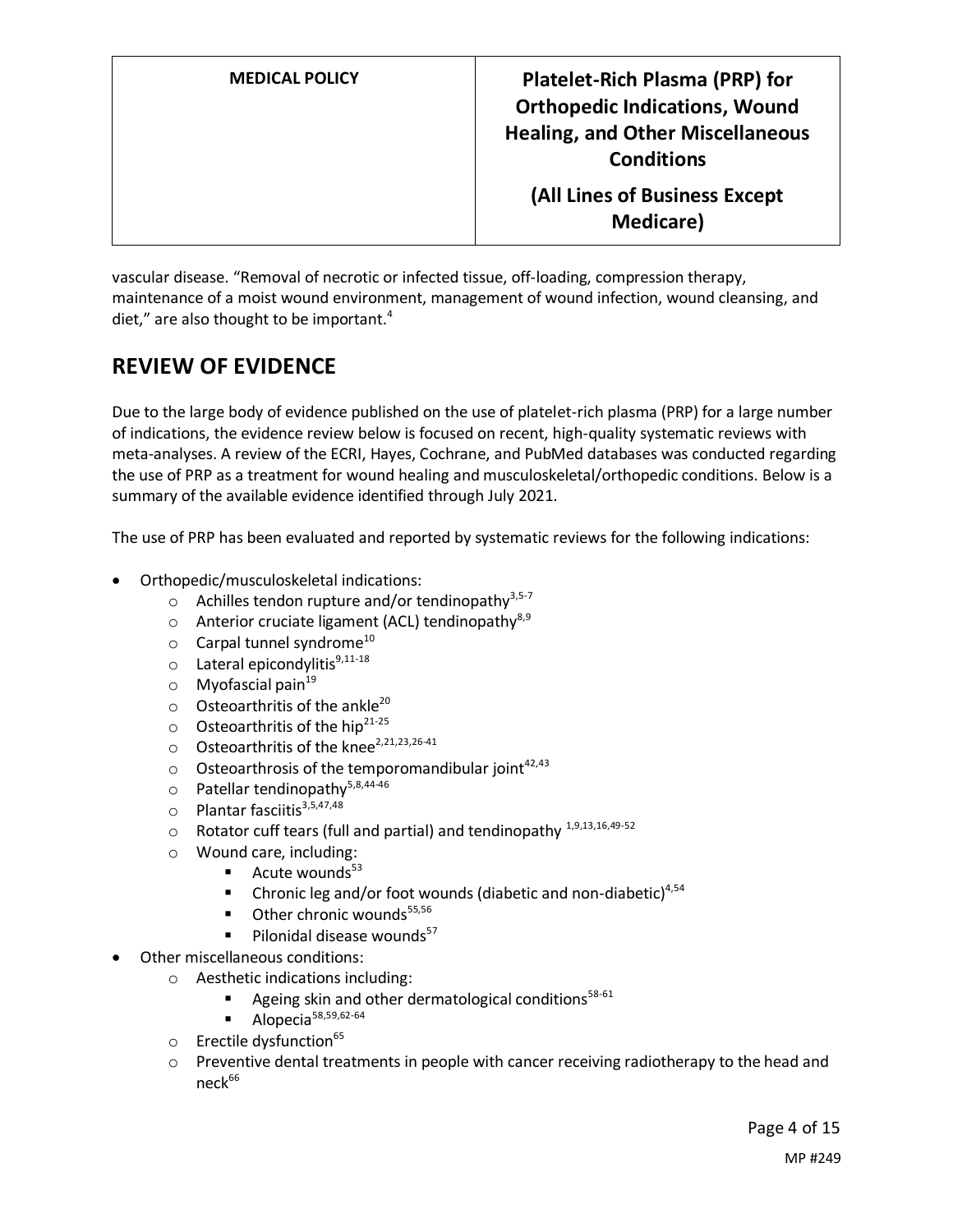**MEDICAL POLICY Platelet-Rich Plasma (PRP) for Orthopedic Indications, Wound Healing, and Other Miscellaneous Conditions**

> **(All Lines of Business Except Medicare)**

Overall, the body of evidence for any given indication suffers from one or more of the following limitations:

- Low-quality of randomized controlled trials (RCTs) due to methodological limitations including:
	- o small sample size
	- o underpowered to detect treatment effects
	- o heterogeneity of comparator treatment
	- o variability in PRP preparation/concentration, administration and dosing protocols
	- o inconsistent data reporting
	- o high risk of bias, including insufficient blinding of physicians and/or patients
	- o incomplete details regarding randomization methods
- limited number of RCTs reporting outcomes for any given indication
- systematic reviews deemed of low quality, due to methodological limitations, including:
	- o inclusion of nonrandomized studies
	- o lack of transparency on literature search/study inclusion methodology
	- o high risk of bias
- conflicting or no evidence of short-term improvements in pain and/or function (first few months following treatment) when compared to placebo or non-PRP treatments
- conflicting or no evidence of long-term benefit on function or pain outcomes

# **CLINICAL PRACTICE GUIDELINES**

#### **Osteoarthritis**

#### *American Academy of Orthopaedic Surgeons (AAOS)*

In 2020, the AAOS published guidelines on the management of glenohumeral osteoarthritis.<sup>67</sup> Authors recommended against the use of platelet-rich plasma due to a lack of evidence.

In 2019, the AAOS published guidelines on the management of rotator cuff injuries.<sup>68</sup> Authors recommended against the use of platelet-rich plasma due to a lack of evidence.

In 2017, the AAOS published guidelines on the management of osteoarthritis of the hip.<sup>69</sup> The association conducted an evidence review of PRP versus other comparators, but did not identify enough high-quality evidence on PRP to formally address the treatment in their recommendations.

In 2013, the AAOS published guidelines on the management of osteoarthritis of the knee, stating the following:<sup>70</sup>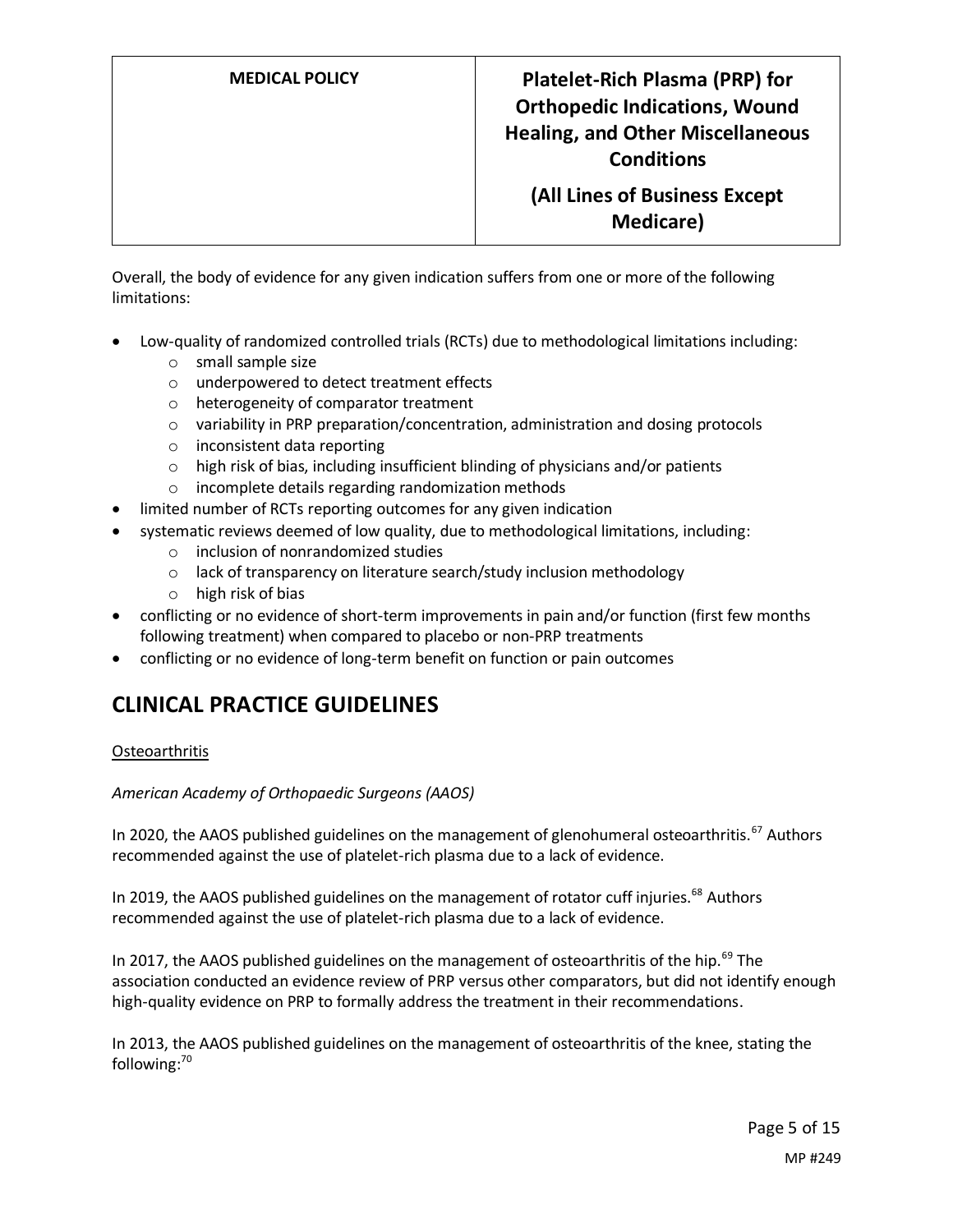- "We are unable to recommend for or against growth factor injections and/or platelet rich plasma for patients with symptomatic osteoarthritis of the knee. (Strength of Recommendation: Inconclusive)
- There was a paucity of articles on the use of platelet concentrates in the treatment of osteoarthritis.
- The studies showed decreased levels of pain in the post injection period but they were not constructed to allow for a comparative analysis of clinical effectiveness. The lack of controlled, prospective, blinded, randomized clinical trials with a placebo control, prevent the work group from making any recommendation on the use of platelets or platelet derived growth factor concentrates in the treatment of osteoarthritis of the knee."

### *American Society of Interventional Pain Physicians (ASIPP)*

In 2019, the ASIPP published guidelines on responsible, safe, and effective use of biologics in the management of low back pain.<sup>71</sup> Methods for evidence collection and grading were employed following recommendations described by the Agency for Healthcare Research and Quality (AHRQ). Regarding PRP, the authors identified on one high-quality RCT, multiple moderate-quality observational studies, a single-arm meta-analysis and evidence from a systematic review. For intradiscal injections of PRP, they assessed the evidence to be Level III (on a scale of Level I through V) using a qualitative modified approach to the grading based on best-evidence synthesis. This was the same for mesenchymal stem cells. The evidence was reported as being Level IV for lumbar facet joint, lumbar epidural, and sacroiliac joint injections of PRP. According to the qualitative modified approach to grading of evidence, Level III is considered fair, and Level IV is limited.

### *National Institute for Health and Care Excellence (NICE)*

In 2014, NICE published guidance that stated the following:<sup>72</sup>

- "Current evidence on platelet-rich plasma injections for osteoarthritis of the knee raises no major safety concerns; however, the evidence on efficacy is inadequate in quality.
- Clinicians wishing to undertake platelet-rich plasma injections for osteoarthritis of the knee should ensure that patients understand the uncertainty about the procedure's efficacy."

### Plantar Fasciitis

### *National Institute for Health and Care Excellence (NICE)*

In 2013, NICE published guidance that stated the following:

- "The evidence on the efficacy of autologous blood injection for plantar fasciitis is inadequate in quantity and quality.
- The evidence on autologous blood injection for plantar fasciitis raises no major safety concerns.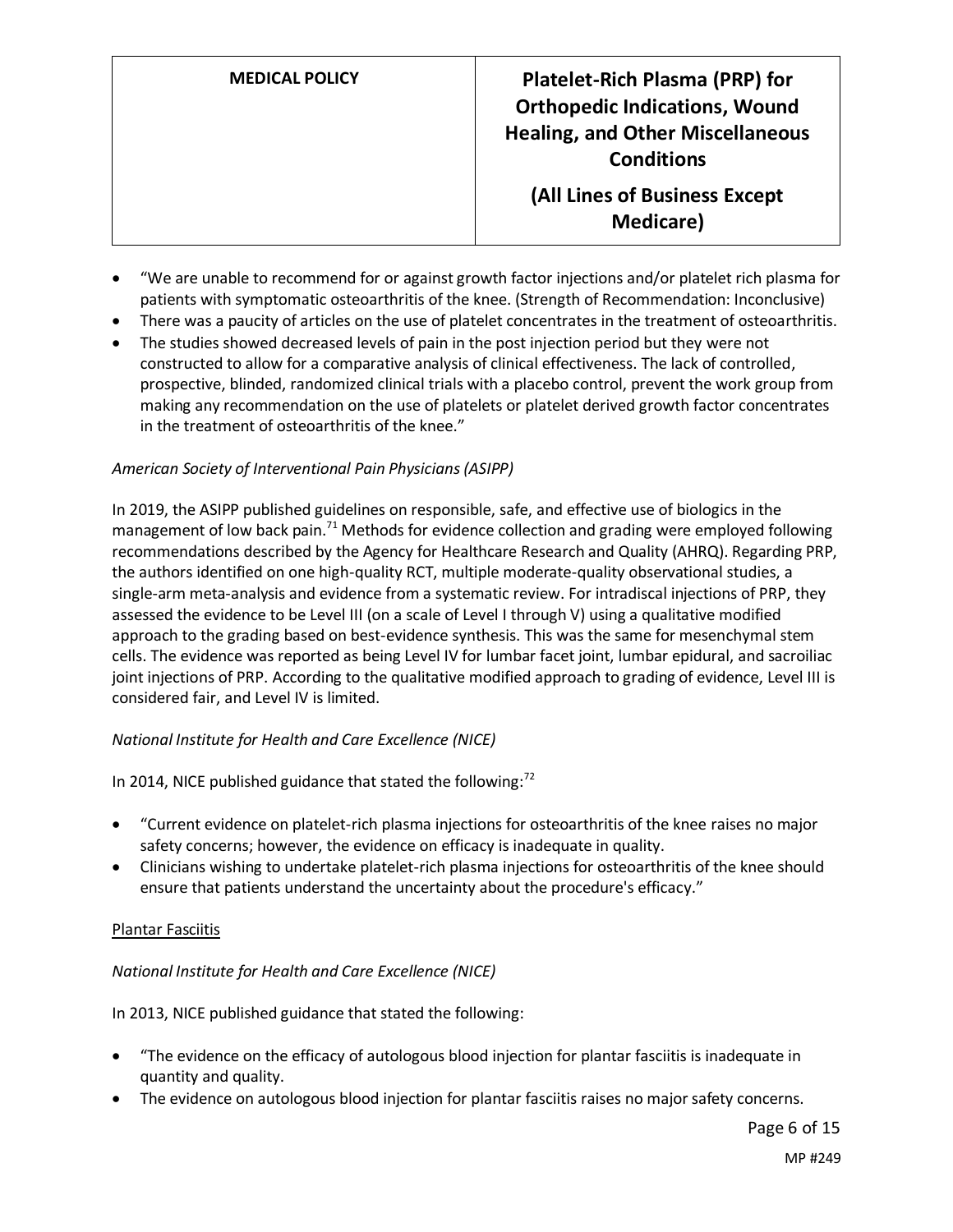- Clinicians wishing to undertake autologous blood injection for plantar fasciitis should ensure that patients understand the uncertainty about the procedure's efficacy and make them aware of alternative treatments.
- Further research into comparing autologous blood injection (with and without techniques to produce PRP) with established nonsurgical treatments is encouraged."

#### Tendinopathies

#### *National Institute for Health and Care Excellence (NICE)*

In 2013, NICE published guidance for tendinopathy (including but not limited to elbow, heel and knee) that stated the following:

- "The evidence on efficacy of autologous blood injection for tendinopathy remains inadequate, with few studies available that use appropriate comparators.
- The evidence on autologous blood injection for tendinopathy raises no major safety concerns.
- Clinicians wishing to undertake autologous blood injection for tendinopathy should ensure that patients understand the uncertainty about the procedure's efficacy and make them aware of alternative treatments."
- Further research into comparing autologous blood injection (with and without techniques to produce PRP) with established nonsurgical treatments is encouraged.

#### Wound Treatment

### *Association for the Advancement of Wound Care (AAWC)*

In 2015, the AAWC published an updated international consolidated venous ulcer (VU) guideline which stated the following: $73$ 

"Platelet-rich plasma has not yet been shown to significantly improve VU healing." This was based on evidence considered to be of moderate strength (one RCT, one nonrandomized controlled study and a Cochrane systematic review).

In 2018, the AAWC published an updated international consolidated wound infection guideline which stated:<sup>74</sup>

"Do not use platelet rich plasma to prevent infection." This was based on evidence considered to be of moderate strength (one Cochrane systematic review).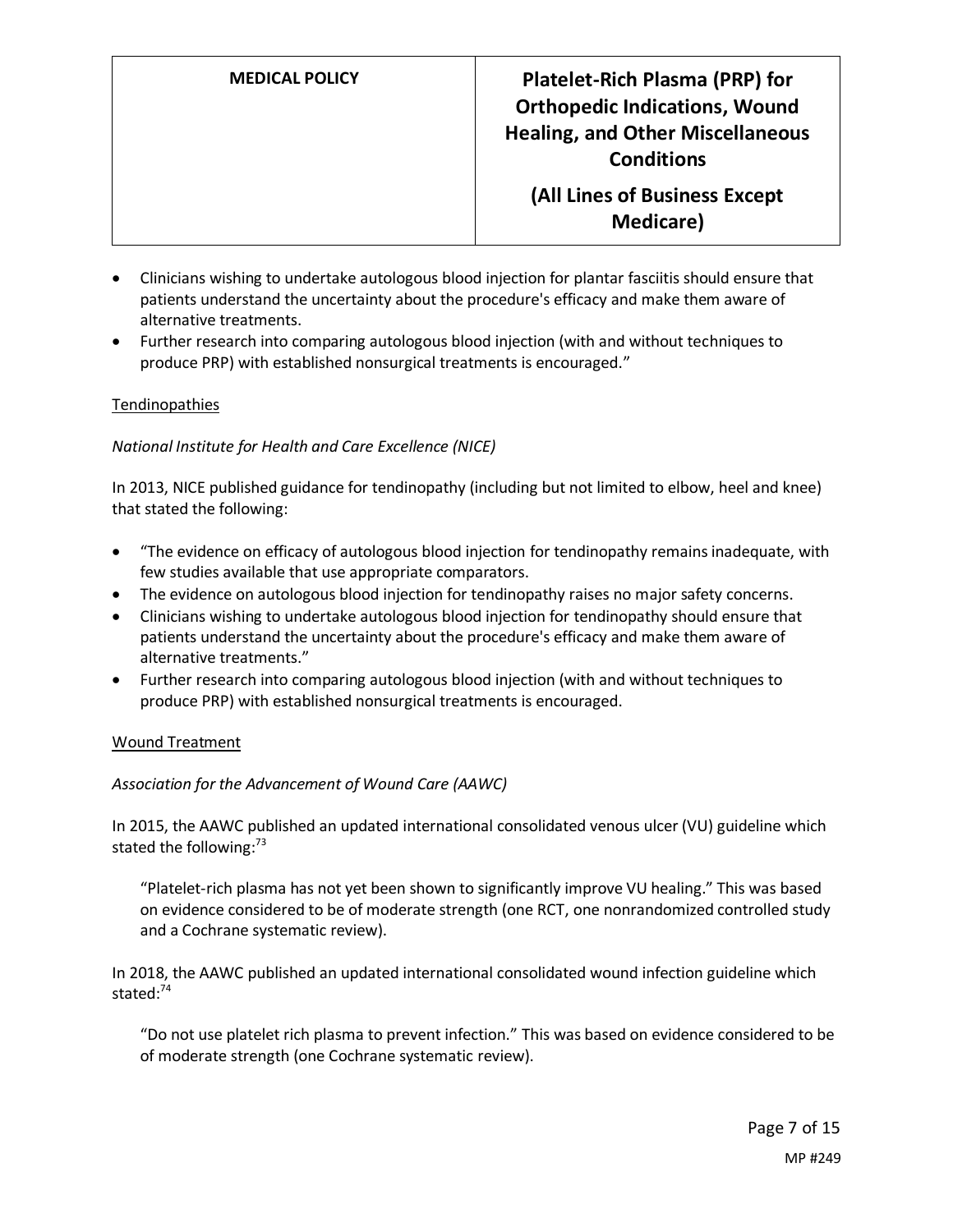| <b>MEDICAL POLICY</b> |  |
|-----------------------|--|
|                       |  |

*National Institute for Health and Care Excellence (NICE)*

In 2015 NICE published guidelines (updated in 2016) on the management of diabetic foot problems which stated:

"Do not offer autologous platelet-rich plasma gel to treat diabetic foot ulcers, unless as part of a clinical trial."

# <span id="page-7-0"></span>**POLICY SUMMARY**

There is insufficient evidence that the use of platelet-rich plasma (PRP), whether as an adjunct to surgery, or as a stand-alone treatment, is effective and consistently improves health outcomes for any indication, including but not limited to orthopedic indications, wound care, and aesthetic indications. Due to heterogeneity in PRP processing and administration protocols, interpreting results and drawing conclusions about treatment efficacy is difficult. This limitation is consistently reported for the use of PRP for all indications. PRP treatment protocols must be optimized before it can be implemented into standard clinical practice. Other major limitations of PRP observed across all indications include a lack of large, well-designed randomized controlled trials, and inconsistency in terms of whether or not PRP has a beneficial effect. In addition, no clinical practice guidelines were identified that support the use of PRP as a treatment for any indication.

# **INSTRUCTIONS FOR USE**

Company Medical Policies serve as guidance for the administration of plan benefits. Medical policies do not constitute medical advice nor a guarantee of coverage. Company Medical Policies are reviewed annually and are based upon published, peer-reviewed scientific evidence and evidence-based clinical practice guidelines that are available as of the last policy update. The Companies reserve the right to determine the application of Medical Policies and make revisions to Medical Policies at any time. Providers will be given at least 60-days notice of policy changes that are restrictive in nature.

The scope and availability of all plan benefits are determined in accordance with the applicable coverage agreement. Any conflict or variance between the terms of the coverage agreement and Company Medical Policy will be resolved in favor of the coverage agreement.

# **REGULATORY STATUS**

### U.S. Food & Drug Administration (FDA)

The FDA regulates human cells and tissues intended for implantation, transplantation, or infusion through the Center for Biologics Evaluation and Research. Blood products such as PRP are included in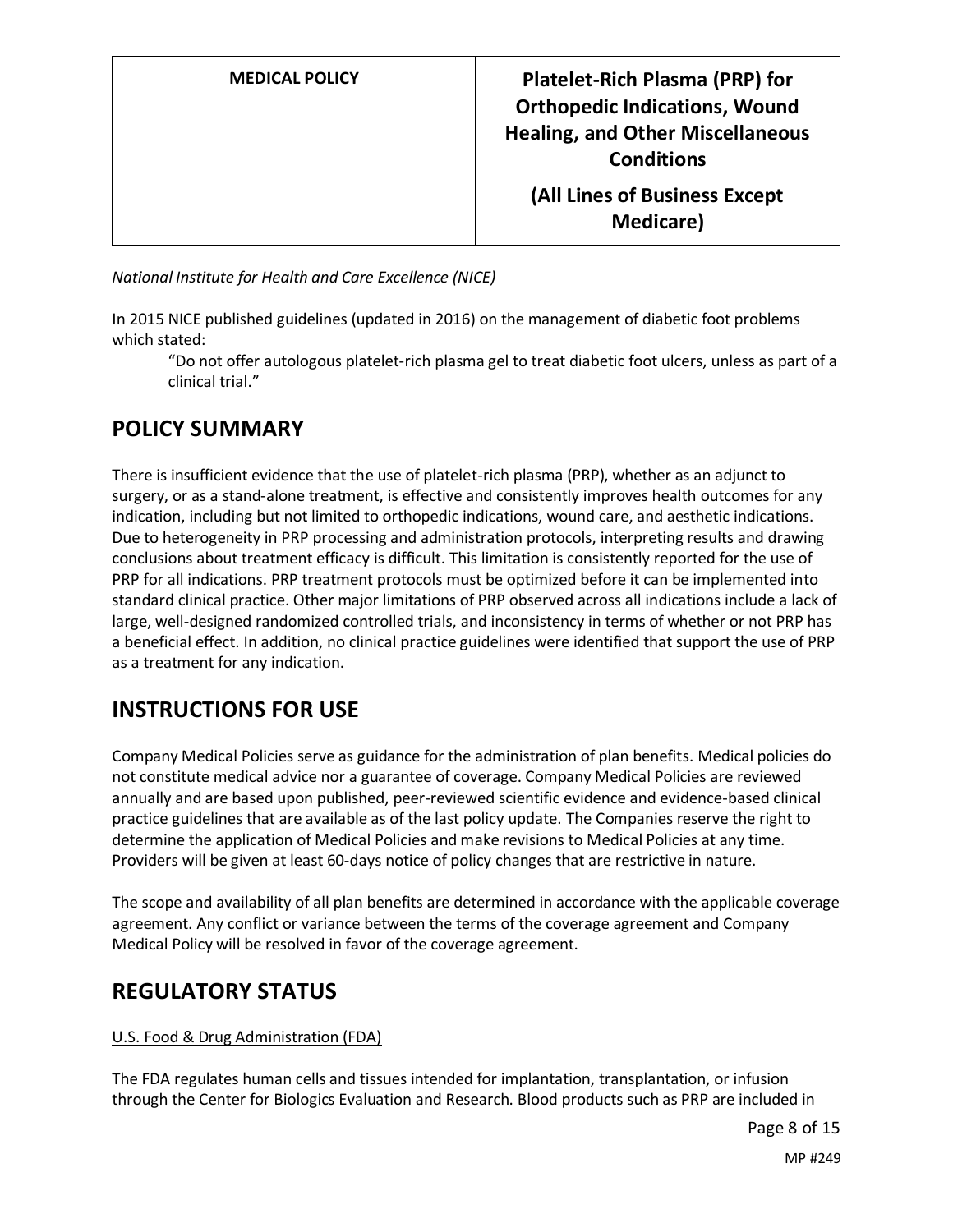**MEDICAL POLICY Platelet-Rich Plasma (PRP) for Orthopedic Indications, Wound Healing, and Other Miscellaneous Conditions**

**(All Lines of Business Except Medicare)**

these regulations. Under these regulations, blood products such as PRP are exempt and therefore, do not follow the traditional FDA regulatory pathway.<sup>75</sup>

Numerous PRP preparation systems have been cleared for marketing by the FDA through the 510(k) process. These devices are intended to concentrate patient plasma either at the point of care during procedures or off-site at certified laboratories. However, the use of different devices and procedures can lead to variable concentrations of active platelets and associated proteins and growth factors, increasing variability between studies.

#### Mental Health Parity Statement

Coverage decisions are made on the basis of individualized determinations of medical necessity and the experimental or investigational character of the treatment in the individual case. In cases where medical necessity is not established by policy for specific treatment modalities, evidence not previously considered regarding the efficacy of the modality that is presented shall be given consideration to determine if the policy represents current standards of care.

## **REFERENCES**

- 1. Hayes Inc. Comparative Effectiveness Review of Platelet-Rich Plasma for Rotator Cuff Repairs, Tendinopathies, and Related Conditions: A Review of Reviews. [https://evidence.hayesinc.com/report/dir.prpshoulder4306.](https://evidence.hayesinc.com/report/dir.prpshoulder4306) Published 2018 (updated 2020). Accessed 7/21/2021.
- 2. Hayes Inc. Comparative Effectiveness Review of Platelet-Rich Plasma for Knee Osteoarthritis: A Review of Reviews[. https://evidence.hayesinc.com/report/dir.plateletrich4091.](https://evidence.hayesinc.com/report/dir.plateletrich4091) Published 2017 (updated 2021). Accessed 7/21/2021.
- 3. Hayes Inc. Comparative Effectiveness Review of Platelet-Rich Plasma for Treatment of Conditions of the Achilles Tendon and Plantar Fascia. [https://evidence.hayesinc.com/report/dir.prpfoot4297.](https://evidence.hayesinc.com/report/dir.prpfoot4297) Published 2019 (updated 2020). Accessed 7/21/2021.
- 4. Martinez-Zapata MJ, Marti-Carvajal AJ, Sola I, et al. Autologous platelet-rich plasma for treating chronic wounds. *The Cochrane database of systematic reviews.*  2016(5):Cd006899[.https://www.cochranelibrary.com/cdsr/doi/10.1002/14651858.CD006899.p](https://www.cochranelibrary.com/cdsr/doi/10.1002/14651858.CD006899.pub3/full) [ub3/full.](https://www.cochranelibrary.com/cdsr/doi/10.1002/14651858.CD006899.pub3/full)
- 5. Washington State Health Care Authority. Autologous Blood or Platelet-Rich Plasma Injections: Final Evidence Report. [https://www.hca.wa.gov/assets/prp\\_final\\_rpt\\_041516.pdf.](https://www.hca.wa.gov/assets/prp_final_rpt_041516.pdf) Published 2016. Accessed 7/21/2021.
- 6. Zhang YJ, Xu SZ, Gu PC, et al. Is Platelet-rich Plasma Injection Effective for Chronic Achilles Tendinopathy? A Meta-analysis. *Clin Orthop Relat Res.* 2018;476(8):1633- 1641[.https://www.ncbi.nlm.nih.gov/pubmed/29601383.](https://www.ncbi.nlm.nih.gov/pubmed/29601383)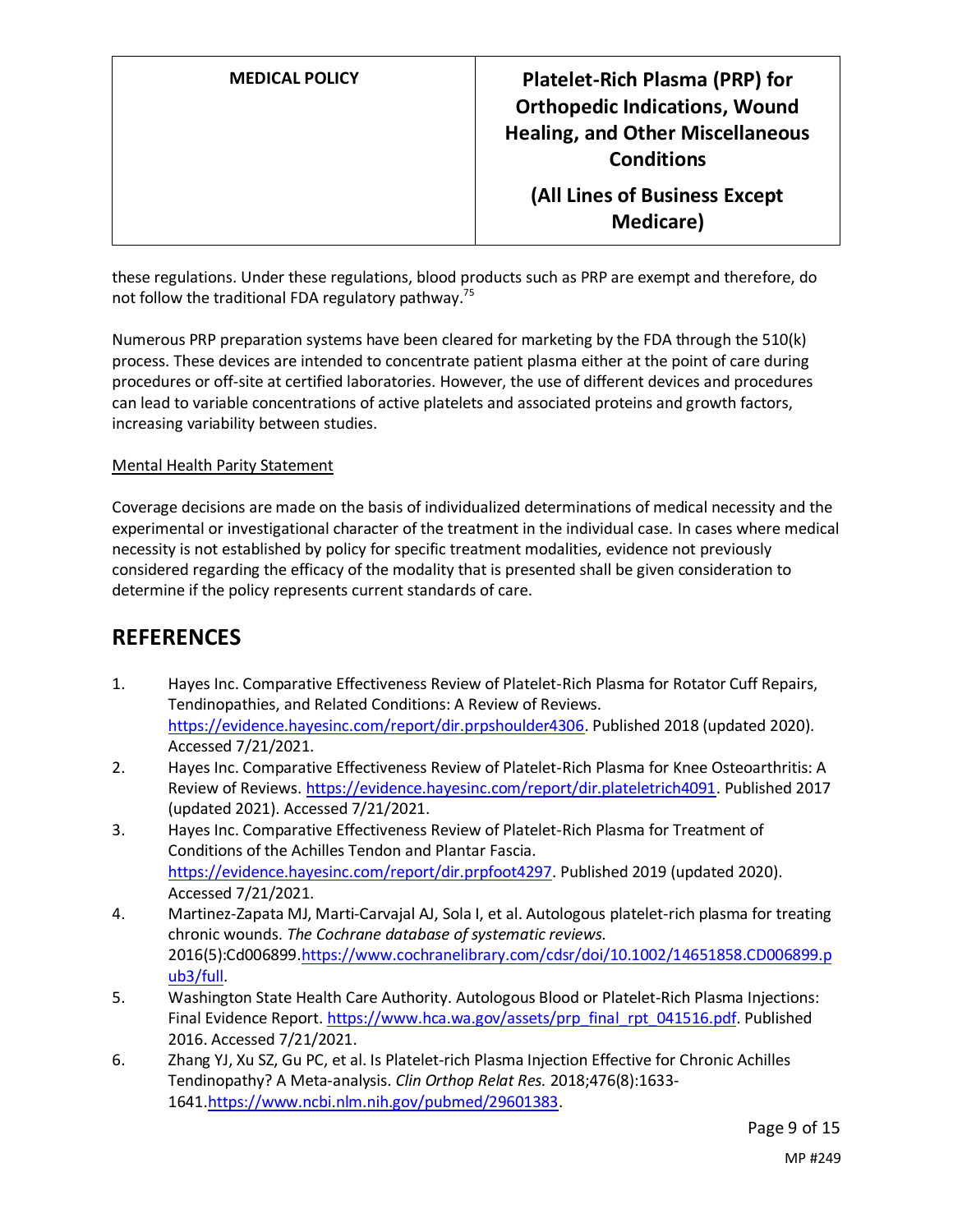- 7. Lin MT, Chiang CF, Wu CH, Hsu HH, Tu YK. Meta-analysis Comparing Autologous Blood-Derived Products (Including Platelet-Rich Plasma) Injection Versus Placebo in Patients With Achilles Tendinopathy. *Arthroscopy.* 2018;34(6):1966-1975 e196[5.https://www.ncbi.nlm.nih.gov/pubmed/29685839.](https://www.ncbi.nlm.nih.gov/pubmed/29685839)
- 8. Inc. H. Comparative Effectiveness Review of Platelet-Rich Plasma For Tendinopathies Or Ligament Injuries Of The Knee[. https://evidence.hayesinc.com/report/dir.platelettendlig4240.](https://evidence.hayesinc.com/report/dir.platelettendlig4240) Published 2017 (updated 20020. Accessed 7/21/2021.
- 9. Chen X, Jones IA, Park C, Vangsness CT, Jr. The Efficacy of Platelet-Rich Plasma on Tendon and Ligament Healing: A Systematic Review and Meta-analysis With Bias Assessment. *The American journal of sports medicine.* 2018;46(8):2020- 2032[.https://www.ncbi.nlm.nih.gov/pubmed/29268037.](https://www.ncbi.nlm.nih.gov/pubmed/29268037)
- 10. Catapano M, Catapano J, Borschel G, Alavinia SM, Robinson LR, Mittal N. Effectiveness of Platelet-Rich Plasma Injections for Nonsurgical Management of Carpal Tunnel Syndrome: A Systematic Review and Meta-analysis of Randomized Controlled Trials. *Arch Phys Med Rehabil.*  2020;101(5):897-90[6.https://www.ncbi.nlm.nih.gov/pubmed/31821797.](https://www.ncbi.nlm.nih.gov/pubmed/31821797)
- 11. Hayes Inc. Comparative Effectiveness Review of Platelet-Rich Plasma for Treatment of Lateral Epicondylitis: A Review of Reviews[. https://evidence.hayesinc.com/report/dir.platelet2154.](https://evidence.hayesinc.com/report/dir.platelet2154) Published 2017 (updated 2021). Accessed 7/21/2021.
- 12. Arirachakaran A, Sukthuayat A, Sisayanarane T, Laoratanavoraphong S, Kanchanatawan W, Kongtharvonskul J. Platelet-rich plasma versus autologous blood versus steroid injection in lateral epicondylitis: systematic review and network meta-analysis. *J Orthop Traumatol.*  2016;17(2):101-112[.https://www.ncbi.nlm.nih.gov/pubmed/26362783.](https://www.ncbi.nlm.nih.gov/pubmed/26362783)
- 13. Andia I, Maffulli N. Update on Platelet-rich Plasma for Shoulder and Elbow Tendinopathy. *Techniques in Shoulder & Elbow Surgery.* 2017;18(3):91- 100[.https://journals.lww.com/shoulderelbowsurgery/fulltext/2017/09000/Update\\_on\\_Platelet\\_](https://journals.lww.com/shoulderelbowsurgery/fulltext/2017/09000/Update_on_Platelet_rich_Plasma_for_Shoulder_and.3.aspx) rich Plasma for Shoulder and.3.aspx.
- 14. Ben-Nafa W, Munro W. The effect of corticosteroid versus platelet-rich plasma injection therapies for the management of lateral epicondylitis: A systematic review. *SICOT J.*  2018;4:1[1.https://www.ncbi.nlm.nih.gov/pubmed/29561260.](https://www.ncbi.nlm.nih.gov/pubmed/29561260)
- 15. Mi B, Liu G, Zhou W, et al. Platelet rich plasma versus steroid on lateral epicondylitis: metaanalysis of randomized clinical trials. *Phys Sportsmed.* 2017;45(2):97- 104[.https://www.ncbi.nlm.nih.gov/pubmed/28276986.](https://www.ncbi.nlm.nih.gov/pubmed/28276986)
- 16. Tsikopoulos K, Tsikopoulos I, Simeonidis E, et al. The clinical impact of platelet-rich plasma on tendinopathy compared to placebo or dry needling injections: A meta-analysis. *Phys Ther Sport.*  2016;17:87-94[.https://www.ncbi.nlm.nih.gov/pubmed/26621224.](https://www.ncbi.nlm.nih.gov/pubmed/26621224)
- 17. Li A, Wang H, Yu Z, et al. Platelet-rich plasma vs corticosteroids for elbow epicondylitis: A systematic review and meta-analysis. *Medicine (Baltimore).*  2019;98(51):e18358[.https://www.ncbi.nlm.nih.gov/pubmed/31860992.](https://www.ncbi.nlm.nih.gov/pubmed/31860992)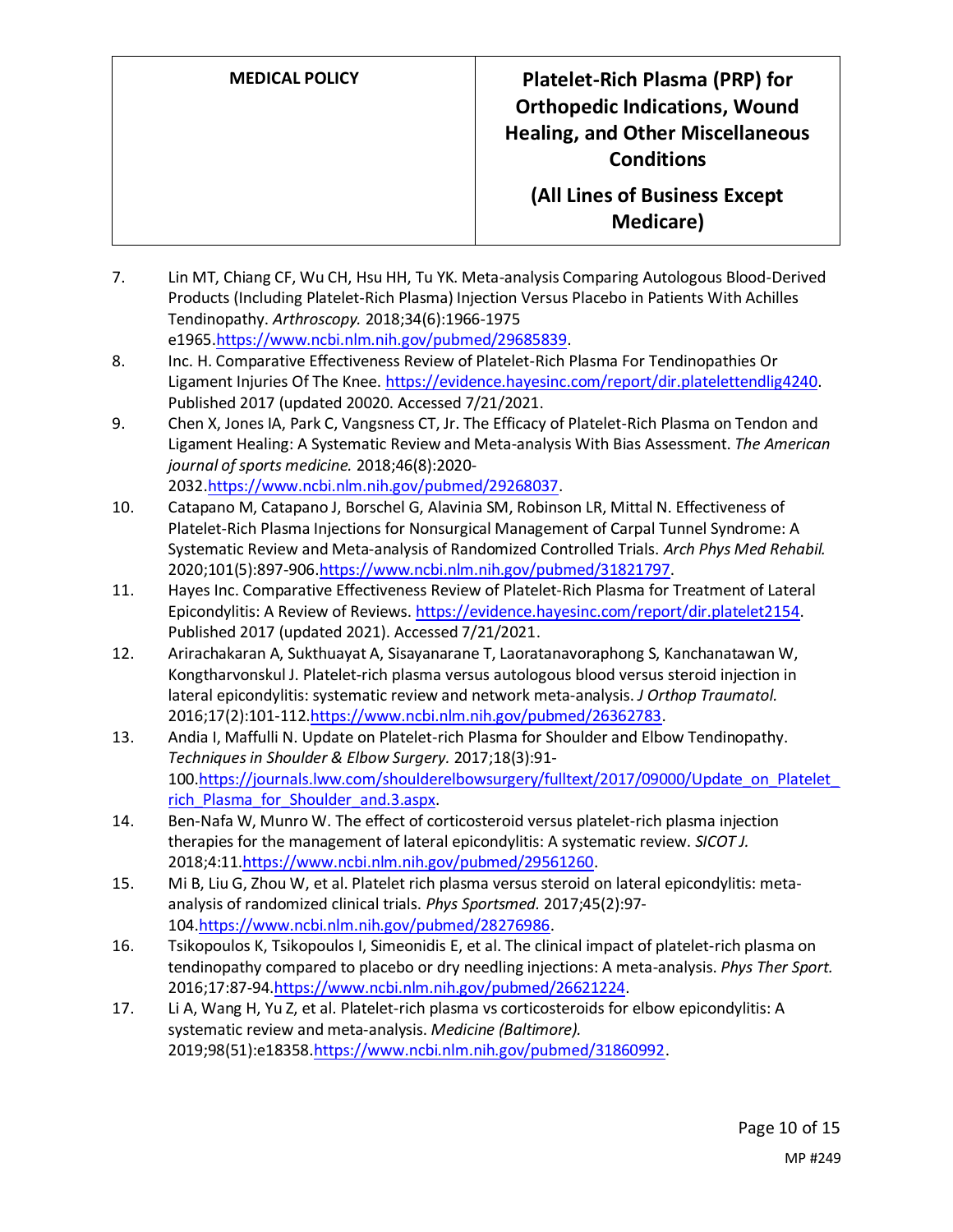- 18. ECRI Institute. Platelet-rich Plasma Therapy for Lateral Epicondylitis. [https://www.ecri.org/components/Hotline/Pages/210207.aspx.](https://www.ecri.org/components/Hotline/Pages/210207.aspx) Published 2021. Accessed 7/21/2021.
- 19. Al-Moraissi EA, Alradom J, Aladashi O, Goddard G, Christidis N. Needling therapies in the management of myofascial pain of the masticatory muscles: A network meta-analysis of randomised clinical trials. *J Oral Rehabil.* 2020;47(7):910- 922[.https://www.ncbi.nlm.nih.gov/pubmed/32159870.](https://www.ncbi.nlm.nih.gov/pubmed/32159870)
- 20. Vannabouathong C, Del Fabbro G, Sales B, et al. Intra-articular Injections in the Treatment of Symptoms from Ankle Arthritis: A Systematic Review. *Foot Ankle Int.*  2018:1071100718779375[.https://www.ncbi.nlm.nih.gov/pubmed/29909689.](https://www.ncbi.nlm.nih.gov/pubmed/29909689)
- 21. Laver L, Marom N, Dnyanesh L, Mei-Dan O, Espregueira-Mendes J, Gobbi A. PRP for Degenerative Cartilage Disease: A Systematic Review of Clinical Studies. *Cartilage.*  2017;8(4):341-36[4.https://www.ncbi.nlm.nih.gov/pubmed/28317389.](https://www.ncbi.nlm.nih.gov/pubmed/28317389)
- 22. Dzaja I, Kay J, Simunovic N, Ayeni OR. Biologic Treatments for Hip Disorders: A Focus On Platelet-Rich Plasma. *Operative Techniques in Orthopaedics.* 2016;26(2):82-88
- 23. Tietze DC, Geissler K, Borchers J. The effects of platelet-rich plasma in the treatment of largejoint osteoarthritis: a systematic review. *Phys Sportsmed.* 2014;42(2):27- 37[.https://www.ncbi.nlm.nih.gov/pubmed/24875970.](https://www.ncbi.nlm.nih.gov/pubmed/24875970)
- 24. Ye Y, Zhou X, Mao S, Zhang J, Lin B. Platelet rich plasma versus hyaluronic acid in patients with hip osteoarthritis: A meta-analysis of randomized controlled trials. *Int J Surg.* 2018;53:279- 287[.https://www.ncbi.nlm.nih.gov/pubmed/29626641.](https://www.ncbi.nlm.nih.gov/pubmed/29626641)
- 25. Hayes Inc. Platelet-Rich Plasma for Hip Osteoarthritis. [https://evidence.hayesinc.com/report/dir.plateletosteohip4282.](https://evidence.hayesinc.com/report/dir.plateletosteohip4282) Published 2019 (updated 2020). Accessed 7/21/2021.
- 26. Dai WL, Zhou AG, Zhang H, Zhang J. Efficacy of Platelet-Rich Plasma in the Treatment of Knee Osteoarthritis: A Meta-analysis of Randomized Controlled Trials. *Arthroscopy.* 2017;33(3):659- 670 e651[.https://www.ncbi.nlm.nih.gov/pubmed/28012636.](https://www.ncbi.nlm.nih.gov/pubmed/28012636)
- 27. Kanchanatawan W, Arirachakaran A, Chaijenkij K, et al. Short-term outcomes of platelet-rich plasma injection for treatment of osteoarthritis of the knee. *Knee Surg Sports Traumatol Arthrosc.* 2016;24(5):1665-1677[.https://www.ncbi.nlm.nih.gov/pubmed/26387122.](https://www.ncbi.nlm.nih.gov/pubmed/26387122)
- 28. Knop E, Paula LE, Fuller R. Platelet-rich plasma for osteoarthritis treatment. *Rev Bras Reumatol Engl Ed.* 2016;56(2):152-164[.https://www.ncbi.nlm.nih.gov/pubmed/27267529.](https://www.ncbi.nlm.nih.gov/pubmed/27267529)
- 29. Meheux CJ, McCulloch PC, Lintner DM, Varner KE, Harris JD. Efficacy of Intra-articular Platelet-Rich Plasma Injections in Knee Osteoarthritis: A Systematic Review. *Arthroscopy.*  2016;32(3):495-505[.https://www.ncbi.nlm.nih.gov/pubmed/26432430.](https://www.ncbi.nlm.nih.gov/pubmed/26432430)
- 30. Muchedzi TA, Roberts SB. A systematic review of the effects of platelet rich plasma on outcomes for patients with knee osteoarthritis and following total knee arthroplasty. *Surgeon.*  2018;16(4):250-258[.https://www.ncbi.nlm.nih.gov/pubmed/28943099.](https://www.ncbi.nlm.nih.gov/pubmed/28943099)
- 31. Newberry SJ, FitzGerald J, SooHoo NF, et al. Treatment of Osteoarthritis of the Knee: An Update Review. 201[7.https://www.ncbi.nlm.nih.gov/pubmed/28825779.](https://www.ncbi.nlm.nih.gov/pubmed/28825779)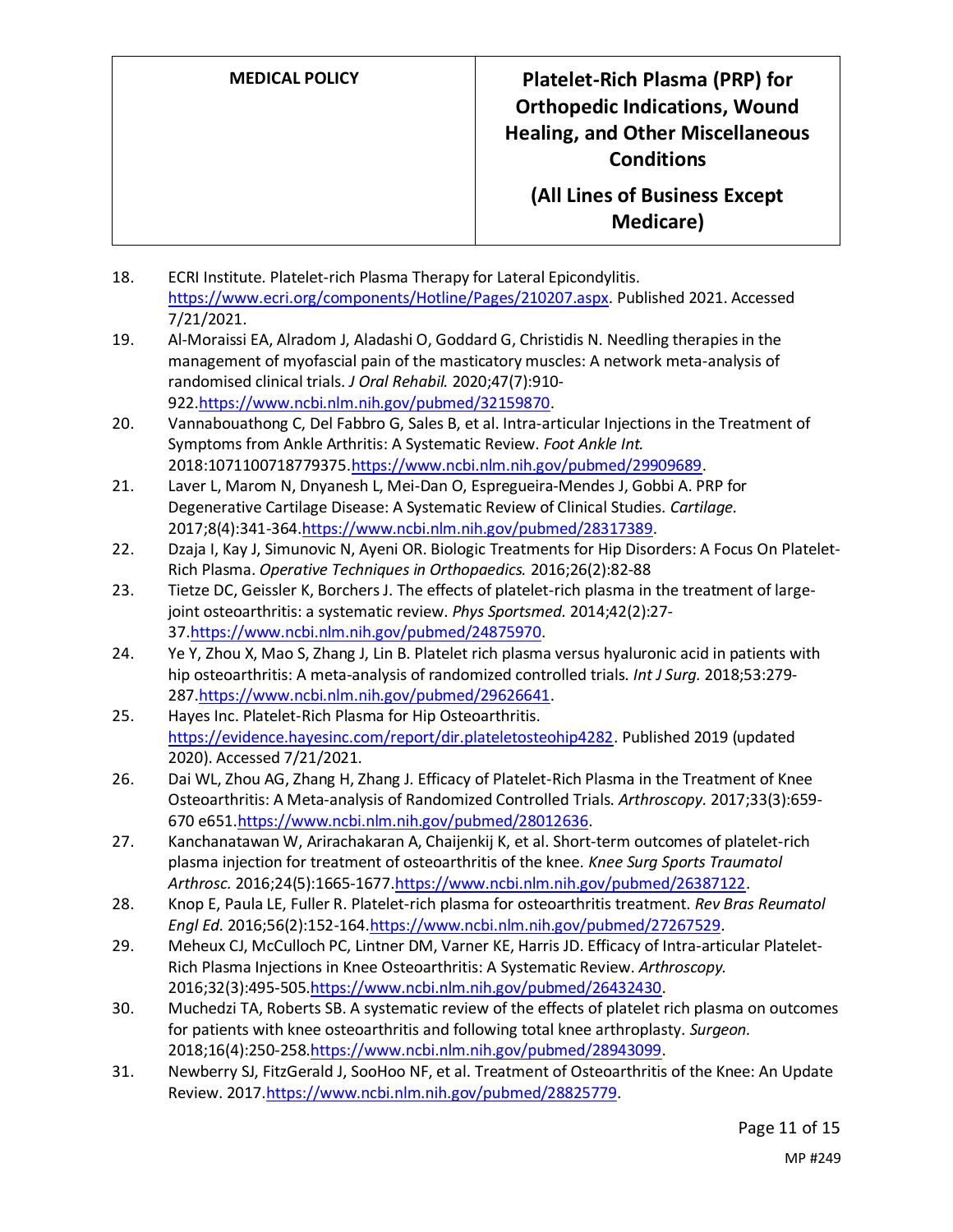- 32. Sadabad HN, Behzadifar M, Arasteh F, Behzadifar M, Dehghan HR. Efficacy of Platelet-Rich Plasma versus Hyaluronic Acid for treatment of Knee Osteoarthritis: A systematic review and meta-analysis. *Electron Physician.* 2016;8(3):2115- 2122[.https://www.ncbi.nlm.nih.gov/pubmed/27123220.](https://www.ncbi.nlm.nih.gov/pubmed/27123220)
- 33. Xu Z, Luo J, Huang X, Wang B, Zhang J, Zhou A. Efficacy of Platelet-Rich Plasma in Pain and Self-Report Function in Knee Osteoarthritis: A Best-Evidence Synthesis. *Am J Phys Med Rehabil.*  2017;96(11):793-80[0.https://www.ncbi.nlm.nih.gov/pubmed/28398969.](https://www.ncbi.nlm.nih.gov/pubmed/28398969)
- 34. Di Y, Han C, Zhao L, Ren Y. Is local platelet-rich plasma injection clinically superior to hyaluronic acid for treatment of knee osteoarthritis? A systematic review of randomized controlled trials. *Arthritis research & therapy.* 2018;20(1):128
- 35. Jevsevar DS, Shores PB, Mullen K, Schulte DM, Brown GA, Cummins DS. Mixed Treatment Comparisons for Nonsurgical Treatment of Knee Osteoarthritis: A Network Meta-analysis. *The Journal of the American Academy of Orthopaedic Surgeons.* 2018;26(9):325-336
- 36. Vannabouathong C, Bhandari M, Bedi A, et al. Nonoperative Treatments for Knee Osteoarthritis: An Evaluation of Treatment Characteristics and the Intra-Articular Placebo Effect: A Systematic Review. *JBJS reviews.* 2018;6(7):e5
- 37. Xing D, Wang B, Zhang W, et al. Intra-articular platelet-rich plasma injections for knee osteoarthritis: An overview of systematic reviews and risk of bias considerations. *International journal of rheumatic diseases.* 2017;20(11):1612-1630
- 38. Zhang HF, Wang CG, Li H, Huang YT, Li ZJ. Intra-articular platelet-rich plasma versus hyaluronic acid in the treatment of knee osteoarthritis: a meta-analysis. *Drug design, development and therapy.* 2018;12:445-453
- 39. Shen L, Yuan T, Chen S, Xie X, Zhang C. The temporal effect of platelet-rich plasma on pain and physical function in the treatment of knee osteoarthritis: systematic review and meta-analysis of randomized controlled trials. *J Orthop Surg Res.*  2017;12(1):16[.https://www.ncbi.nlm.nih.gov/pubmed/28115016.](https://www.ncbi.nlm.nih.gov/pubmed/28115016)
- 40. Chen Z, Wang C, You D, Zhao S, Zhu Z, Xu M. Platelet-rich plasma versus hyaluronic acid in the treatment of knee osteoarthritis: A meta-analysis. *Medicine (Baltimore).*  2020;99(11):e19388[.https://www.ncbi.nlm.nih.gov/pubmed/32176063.](https://www.ncbi.nlm.nih.gov/pubmed/32176063)
- 41. ECRI Institute. Platelet-rich Plasma for Knee Osteoarthritis. [https://www.ecri.org/components/Hotline/Pages/29494.aspx.](https://www.ecri.org/components/Hotline/Pages/29494.aspx) Published 2020. Accessed 7/21/2021.
- 42. Li F, Wu C, Sun H, Zhou Q. Effect of Platelet-Rich Plasma Injections on Pain Reduction in Patients with Temporomandibular Joint Osteoarthrosis: A Meta-Analysis of Randomized Controlled Trials. *J Oral Facial Pain Headache.* 2020;34(2):149- 156[.https://www.ncbi.nlm.nih.gov/pubmed/32255580.](https://www.ncbi.nlm.nih.gov/pubmed/32255580)
- 43. Haigler MC, Abdulrehman E, Siddappa S, Kishore R, Padilla M, Enciso R. Use of platelet-rich plasma, platelet-rich growth factor with arthrocentesis or arthroscopy to treat temporomandibular joint osteoarthritis: Systematic review with meta-analyses. *J Am Dent Assoc.* 2018;149(11):940-952 e94[2.https://www.ncbi.nlm.nih.gov/pubmed/30724168.](https://www.ncbi.nlm.nih.gov/pubmed/30724168)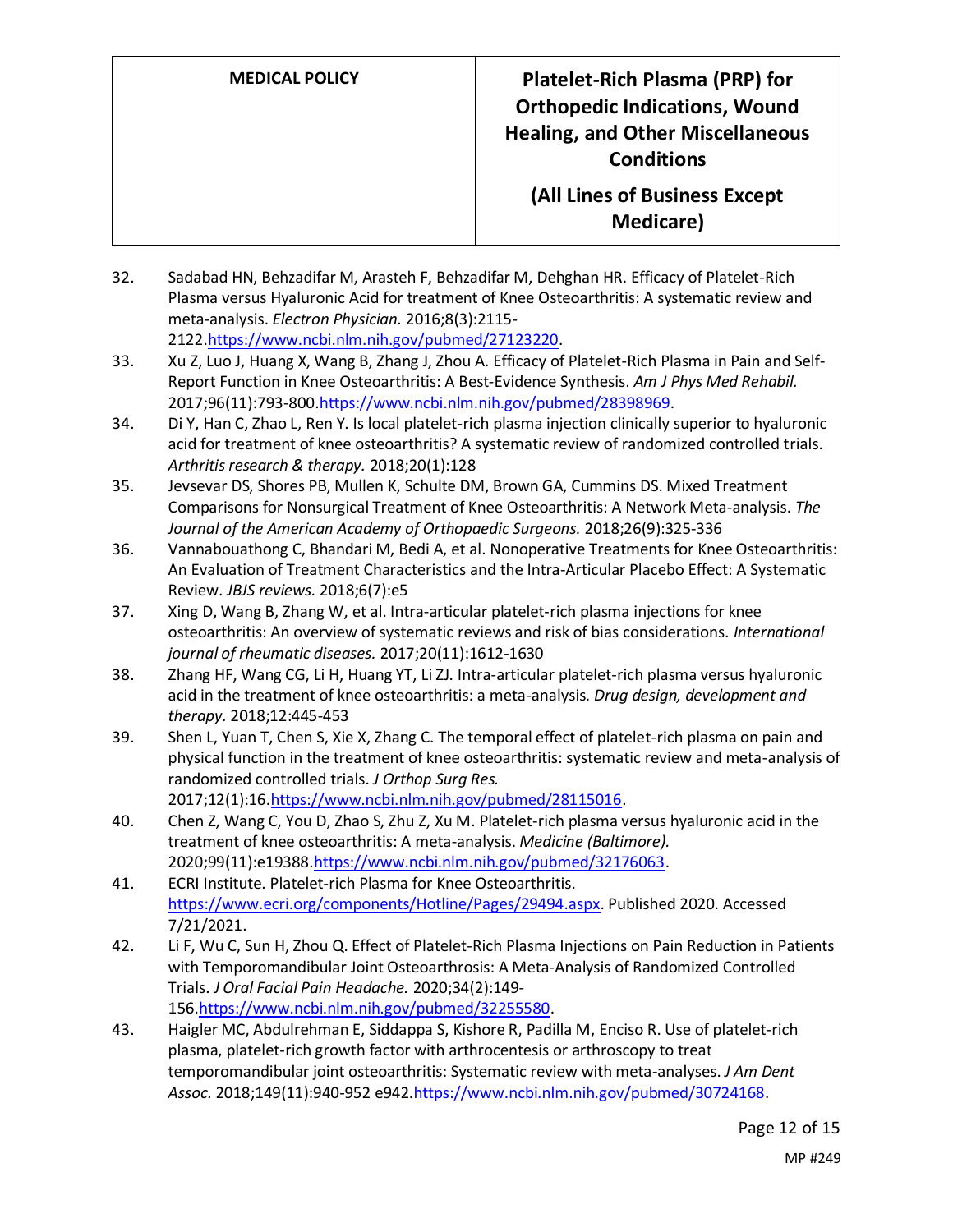- 44. Dupley L, Charalambous CP. Platelet-rich plasma injections as a treatment for refractory patellar tendinosis: a meta-analysis of randomised trials. *Knee surgery & related research.*  2017;29(3):165[.https://www.ncbi.nlm.nih.gov/pmc/articles/PMC5596405/.](https://www.ncbi.nlm.nih.gov/pmc/articles/PMC5596405/)
- 45. Andriolo L, Altamura SA, Reale D, Candrian C, Zaffagnini S, Filardo G. Nonsurgical Treatments of Patellar Tendinopathy: Multiple Injections of Platelet-Rich Plasma Are a Suitable Option: A Systematic Review and Meta-analysis. *The American journal of sports medicine.*  2018:363546518759674[.https://www.ncbi.nlm.nih.gov/pubmed/29601207.](https://www.ncbi.nlm.nih.gov/pubmed/29601207)
- 46. ECRI Institute. Platelet-rich Plasma Therapy for Patellar Tendinopathy. [https://www.ecri.org/components/Hotline/Pages/210208.aspx.](https://www.ecri.org/components/Hotline/Pages/210208.aspx) Published 2021. Accessed 7/21/2021.
- 47. Yang WY, Han YH, Cao XW, et al. Platelet-rich plasma as a treatment for plantar fasciitis: A metaanalysis of randomized controlled trials. *Medicine (Baltimore).*  2017;96(44):e847[5.https://www.ncbi.nlm.nih.gov/pubmed/29095303.](https://www.ncbi.nlm.nih.gov/pubmed/29095303)
- 48. Li H, Lv H, Lin T. Comparison of efficacy of eight treatments for plantar fasciitis: A network metaanalysis. *J Cell Physiol.* 2018[.https://www.ncbi.nlm.nih.gov/pubmed/30078188.](https://www.ncbi.nlm.nih.gov/pubmed/30078188)
- 49. Hurley ET, Lim Fat D, Moran CJ, Mullett H. The Efficacy of Platelet-Rich Plasma and Platelet-Rich Fibrin in Arthroscopic Rotator Cuff Repair: A Meta-analysis of Randomized Controlled Trials. *The American journal of sports medicine.*  2018:363546517751397[.http://journals.sagepub.com/doi/pdf/10.1177/0363546517751397.](http://journals.sagepub.com/doi/pdf/10.1177/0363546517751397)
- 50. Saltzman BM, Jain A, Campbell KA, et al. Does the Use of Platelet-Rich Plasma at the Time of Surgery Improve Clinical Outcomes in Arthroscopic Rotator Cuff Repair When Compared With Control Cohorts? A Systematic Review of Meta-analyses. *Arthroscopy.* 2016;32(5):906- 918[.https://www.ncbi.nlm.nih.gov/pubmed/26725454.](https://www.ncbi.nlm.nih.gov/pubmed/26725454)
- 51. Xiao W, Luo R, Sun J, et al. Efficacy and clinical outcomes of platelet-rich plasma for arthroscopic repair rotator cuff tears: a meta-analysis. *Int J Clin Exp Med.* 2016;9(10):19831- 1984[0.http://www.ijcem.com/files/ijcem0028780.pdf.](http://www.ijcem.com/files/ijcem0028780.pdf)
- 52. ECRI Institute. Platelet-rich Plasma to Aid Healing after Rotator Cuff Surgery. [https://www.ecri.org/components/Hotline/Pages/25291.aspx.](https://www.ecri.org/components/Hotline/Pages/25291.aspx) Published 2020. Accessed 7/21/2021.
- 53. Wang L, Gu Z, Gao C. [Platelet-rich plasma for treating acute wounds: a meta-analysis]. *Zhonghua Yi Xue Za Zhi.* 2014;94(28):2169- 2174[.https://www.ncbi.nlm.nih.gov/pubmed/25331465.](https://www.ncbi.nlm.nih.gov/pubmed/25331465)
- 54. Burgos-Alonso N, Lobato I, Hernandez I, et al. Adjuvant Biological Therapies in Chronic Leg Ulcers. *International journal of molecular sciences.* 2017;18(12)
- 55. Pourmoussa A, Gardner DJ, Johnson MB, Wong AK. An update and review of cell-based wound dressings and their integration into clinical practice. *Ann Transl Med.*  2016;4(23):457[.https://www.ncbi.nlm.nih.gov/pubmed/28090513.](https://www.ncbi.nlm.nih.gov/pubmed/28090513)
- 56. ECRI Institute. Platelet-rich Plasma Therapy for Chronic Wounds. [https://www.ecri.org/components/Hotline/Pages/29241.aspx.](https://www.ecri.org/components/Hotline/Pages/29241.aspx) Published 2020. Accessed 7/21/2021.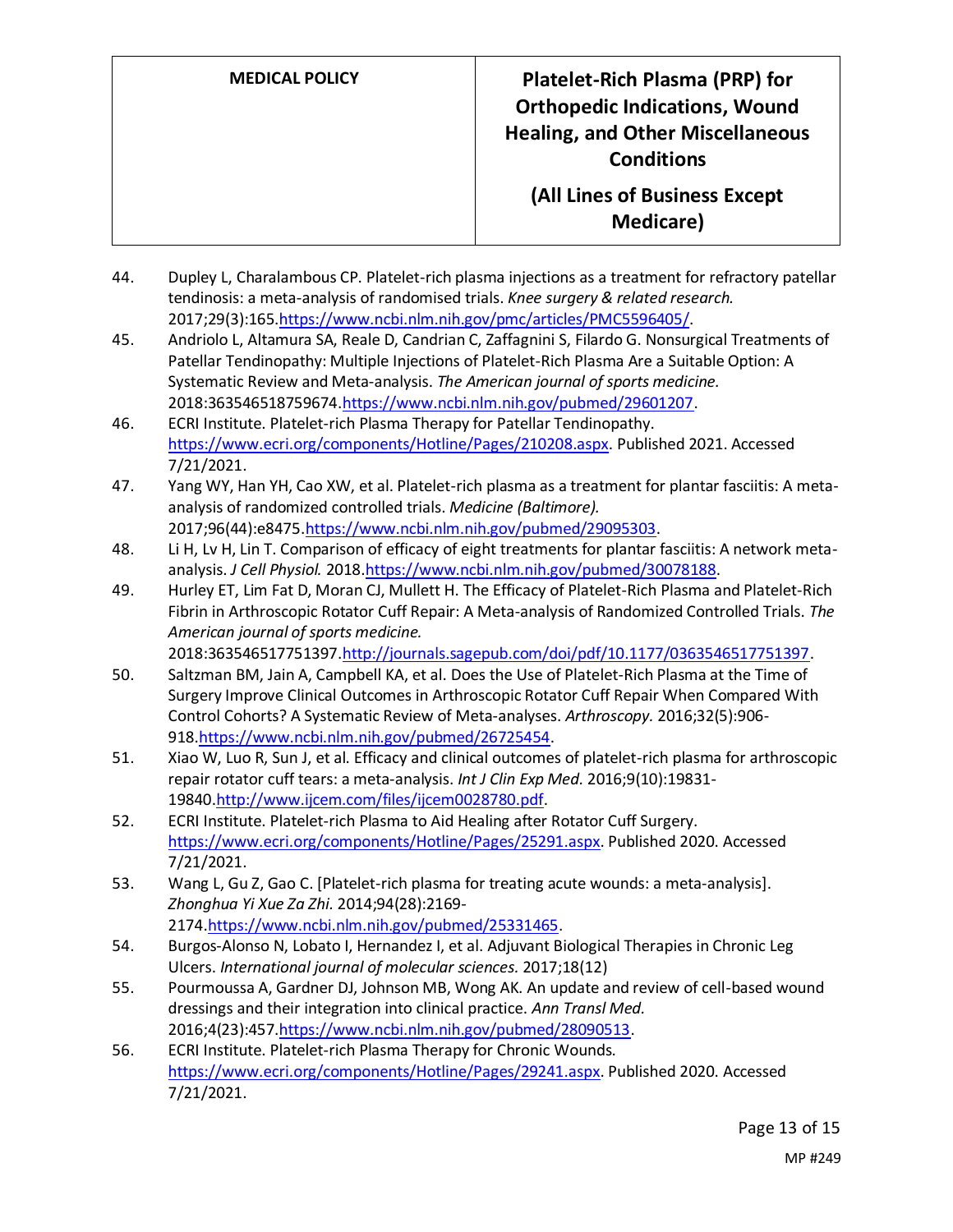**MEDICAL POLICY Platelet-Rich Plasma (PRP) for Orthopedic Indications, Wound Healing, and Other Miscellaneous Conditions (All Lines of Business Except Medicare)**

- 57. Mostafaei S, Norooznezhad F, Mohammadi S, Norooznezhad AH. Effectiveness of platelet-rich plasma therapy in wound healing of pilonidal sinus surgery: A comprehensive systematic review and meta-analysis. *Wound repair and regeneration : official publication of the Wound Healing Society [and] the European Tissue Repair Society.* 2017;25(6):1002-1007
- 58. Frautschi RS, Hashem AM, Halasa B, Cakmakoglu C, Zins JE. Current Evidence for Clinical Efficacy of Platelet Rich Plasma in Aesthetic Surgery: A Systematic Review. *Aesthet Surg J.*  2017;37(3):353-362[.https://www.ncbi.nlm.nih.gov/pubmed/28207031.](https://www.ncbi.nlm.nih.gov/pubmed/28207031)
- 59. Leo MS, Kumar AS, Kirit R, Konathan R, Sivamani RK. Systematic review of the use of platelet-rich plasma in aesthetic dermatology. *J Cosmet Dermatol.* 2015;14(4):315- 323[.https://www.ncbi.nlm.nih.gov/pubmed/26205133.](https://www.ncbi.nlm.nih.gov/pubmed/26205133)
- 60. Lynch MD, Bashir S. Applications of platelet-rich plasma in dermatology: A critical appraisal of the literature. *The Journal of dermatological treatment.* 2016;27(3):285-289
- 61. Zhang M, Park G, Zhou B, Luo D. Applications and efficacy of platelet-rich plasma in dermatology: A clinical review. *J Cosmet Dermatol.* 2018
- 62. Ayatollahi A, Hosseini H, Gholami J, Mirminachi B, Firooz F, Firooz A. Platelet rich plasma for treatment of non-scarring hair loss: systematic review of literature. *The Journal of dermatological treatment.* 2017;28(7):574-581
- 63. Ferneini EM, Beauvais D, Castiglione C, Ferneini MV. Platelet-Rich Plasma in Androgenic Alopecia: Indications, Technique, and Potential Benefits. *Journal of oral and maxillofacial surgery : official journal of the American Association of Oral and Maxillofacial Surgeons.*  2017;75(4):788-795
- 64. Cervantes J, Perper M, Wong LL, et al. Effectiveness of Platelet-Rich Plasma for Androgenetic Alopecia: A Review of the Literature. *Skin Appendage Disord.* 2018;4(1):1- 11[.https://www.ncbi.nlm.nih.gov/pubmed/29457005.](https://www.ncbi.nlm.nih.gov/pubmed/29457005)
- 65. ECRI Institute. Platelet-Rich Plasma Therapy for Erectile Dysfunction. [https://www.ecri.org/components/Hotline/Pages/25957.aspx.](https://www.ecri.org/components/Hotline/Pages/25957.aspx) Published 2018. Accessed 7/21/2021.
- 66. El-Rabbany M, Duchnay M, Raziee HR, et al. Interventions for preventing osteoradionecrosis of the jaws in adults receiving head and neck radiotherapy. *The Cochrane database of systematic reviews.* 2019;2019(11)[.https://www.ncbi.nlm.nih.gov/pubmed/31745986.](https://www.ncbi.nlm.nih.gov/pubmed/31745986)
- 67. American Academy of Orthopaedic Surgeons. Management of Glenohumeral Joint Osteoarthritis[. https://www.aaos.org/globalassets/quality-and-practice](https://www.aaos.org/globalassets/quality-and-practice-resources/glenohumeral/gjo-cpg.pdf)[resources/glenohumeral/gjo-cpg.pdf.](https://www.aaos.org/globalassets/quality-and-practice-resources/glenohumeral/gjo-cpg.pdf) Published 2020. Accessed 7/21/2021.
- 68. American Academy of Orthopaedic Surgeons. Management of Rotator Cuff Injuries. [https://www.aaos.org/globalassets/quality-and-practice-resources/rotator-cuff/rotator-cuff](https://www.aaos.org/globalassets/quality-and-practice-resources/rotator-cuff/rotator-cuff-cpg-final-12-20-19.pdf)[cpg-final-12-20-19.pdf.](https://www.aaos.org/globalassets/quality-and-practice-resources/rotator-cuff/rotator-cuff-cpg-final-12-20-19.pdf) Published 2019. Accessed 7/21/2021.
- 69. American Academy of Orthopaedic Surgeons. Management of Osteoarthritis of the Hip. [https://www.aaos.org/globalassets/quality-and-practice-resources/osteoarthritis-of-the-hip/oa](https://www.aaos.org/globalassets/quality-and-practice-resources/osteoarthritis-of-the-hip/oa-hip-cpg_6-11-19.pdf)hip-cpg 6-11-19.pdf. Published 2017. Accessed 7/21/2021.